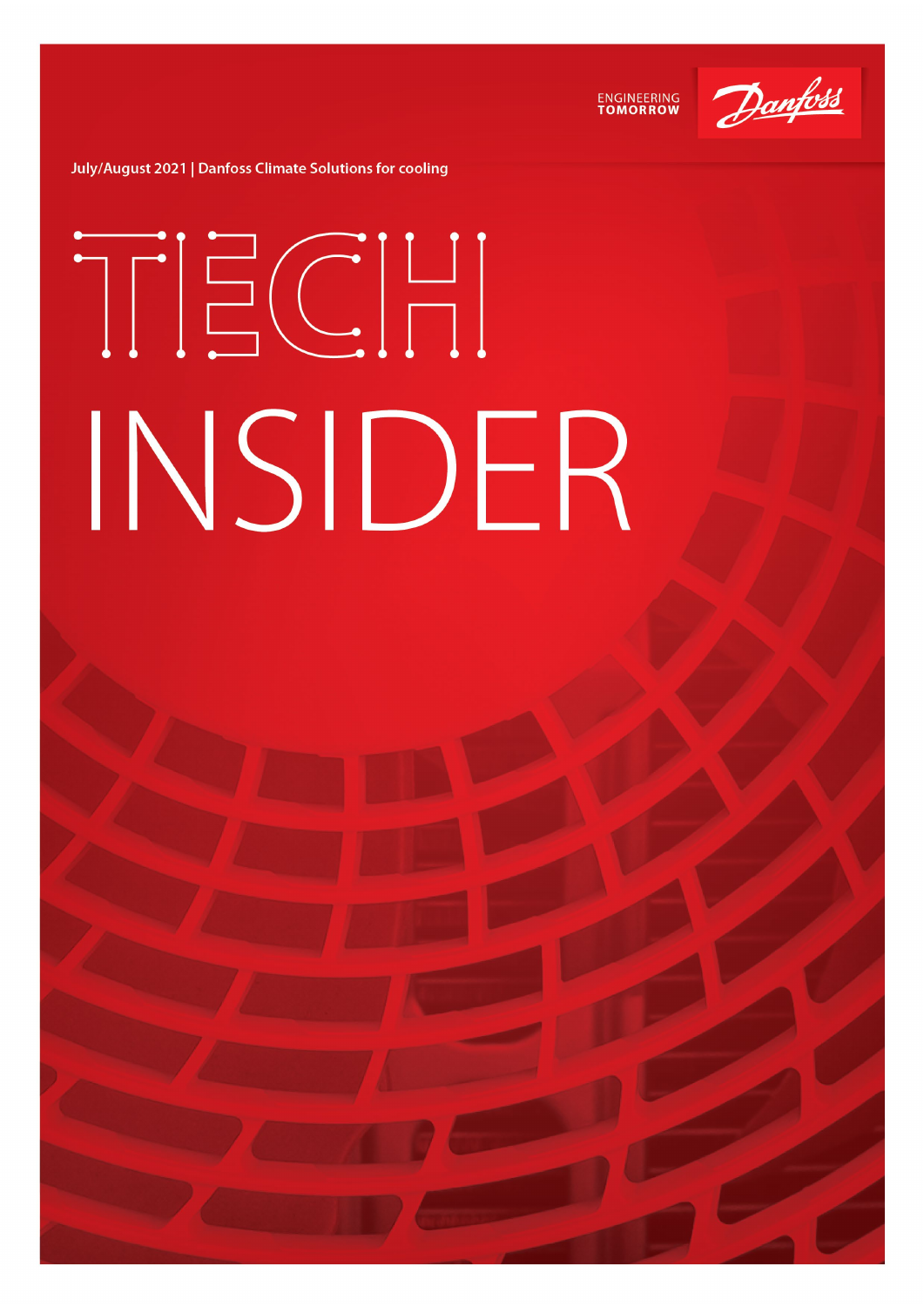

## **Introduction**

Danfoss Tech Insider keeps you updated with the latest news on the cooling and industrial products portfolios from Danfoss Climate Solutions. The content is intended to give a quick overview of core technical news and updates in our product portfolio, including links to relevant documentation and more information. Danfoss Tech Insider is sent out, on a monthly basis, to ensure you are always up to date with the latest innovations and changes made to Danfoss products and solutions. We hope you will enjoy reading Danfoss Tech Insider!

# **Table of Contents**

| AKS 4100/4100U - Liquid Level Sensor, Short Length 280 mm Available for R744 (CO <sub>2</sub> ) and HFC, HCFC 5 |  |
|-----------------------------------------------------------------------------------------------------------------|--|
|                                                                                                                 |  |
|                                                                                                                 |  |
|                                                                                                                 |  |
|                                                                                                                 |  |
|                                                                                                                 |  |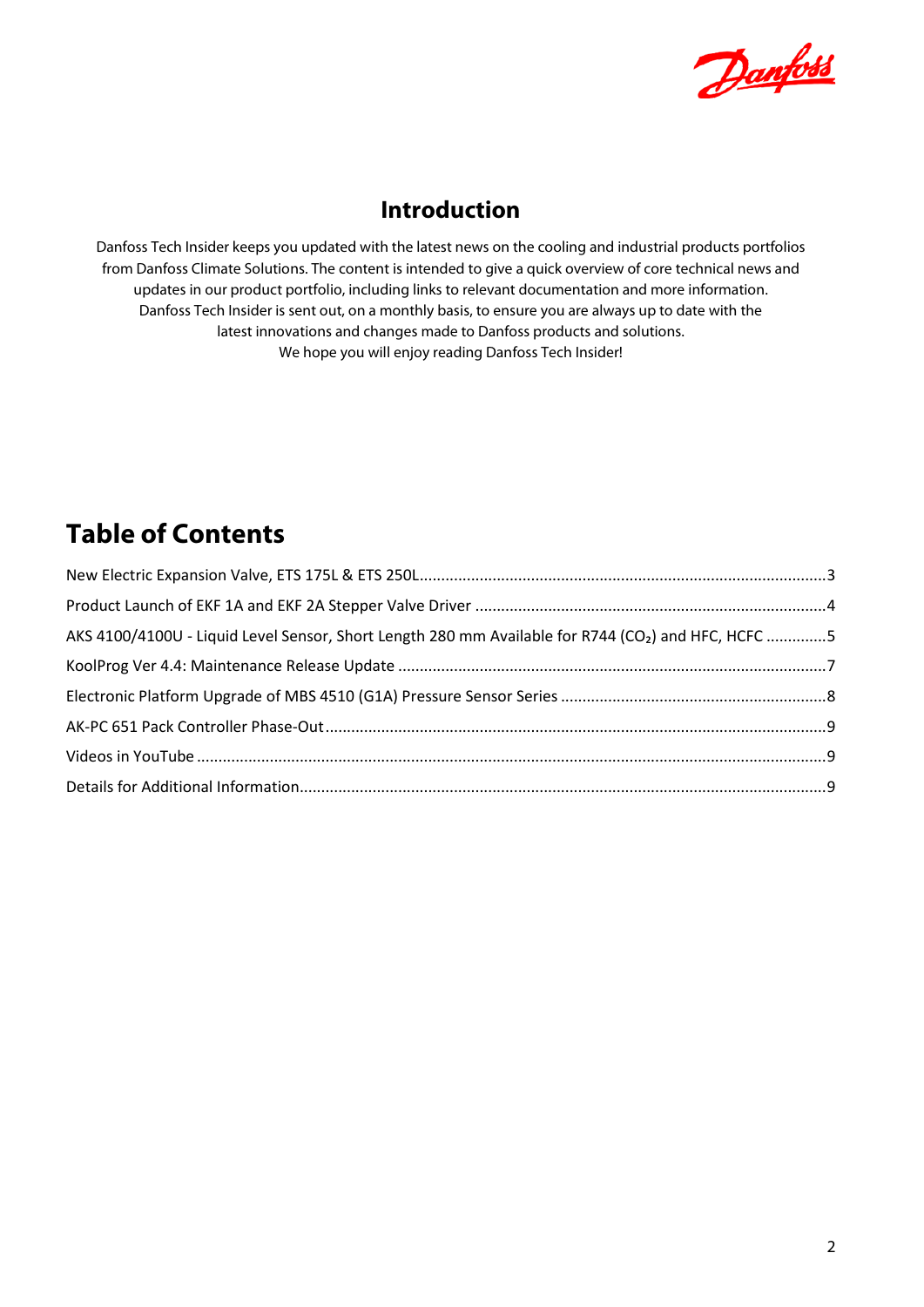Danfoss

# <span id="page-2-0"></span>**New Electric Expansion Valve, ETS 175L & ETS 250L**

Danfoss is pleased to announce the release 1 of the ETS 175L/250L range, which is an important addition and completion to the already existing portfolio of electric expansions valves, ETS.



With many years of experience within electric expansion valves, the new range of ETS Large series offers high reliability and precise solutions for expansion and flow control in a wide range of refrigeration and air conditioning systems, the valve design uses bi-polar drives, and various control solutions exist that are compatible with bi-polar drives.

The new ETS 175L and ETS 250L, has been designed with optimized piston and actuator design to achieve high performance and specification. The new 175L/ETS 250L can be a drop in solution for the old ETS valves with S-flow characteristic. Large ETS also has a variant with Linear flow similar to the ETS Colibri flow characteristic. Variants will optimize system performance based on application and standard requirements.

#### **Main Applications**

- Chillers
- Heat pumps from 300 to 900 kW / 85 to 260 TR

#### **Key Features**

- Precision flow control with high resolution
- Proven know-how and high reliability
- Easy serviceable
- Wide range for all common and new refrigerants, A2L refrigerant supported
- Drop in solution to convert old ETS

#### **Product Codes**

Following are the codes that are available for sales.

| Code no  | <b>Valve type</b>           | <b>Flow characteristic/ Connection</b> | <b>Packaging</b>   |
|----------|-----------------------------|----------------------------------------|--------------------|
| 034G3602 | ETS175L Electric exp. valve | ETS175L-linear-SG-1-1/8x1-1/8-         | Single Pack        |
| 034G3624 | ETS175L Electric exp. valve | ETS175L-SCurve-SG-1-1/8x1-1/8-         | Single Pack        |
| 034G3604 | ETS175L Electric exp. valve | ETS175L-linear-1-1/8x1-1/8-            | Single Pack        |
| 034G3603 | ETS175L Electric exp. valve | ETS175L-linear-SG-1-3/8x1-3/8-         | Single Pack        |
| 034G3625 | ETS175L Electric exp. valve | ETS175L-linear-SG-1-3/8x1-3/8-         | Single Pack        |
| 034G3600 | ETS175L Electric exp. valve | ETS175L-linear-SG-1-3/8x1-3/8-         | Single Pack        |
| 034G3601 | ETS175L Electric exp. valve | ETS175L-SCurve-SG-1-3/8x1-3/8-         | Single Pack        |
| 034G3626 | ETS175L Electric exp. valve | ETS175L-linear-SG-1-5/8x1-5/8-         | Single Pack        |
| 034G3627 | ETS175L Electric exp. valve | ETS175L-SCurve-SG-1-5/8x1-5/8-         | Single Pack        |
| 034G3628 | ETS175L Electric exp. valve | ETS175L-linear-SG-42x42-               | <b>Single Pack</b> |
| 034G3629 | ETS175L Electric exp. valve | ETS175L-SCurve-SG-42x42-               | Single Pack        |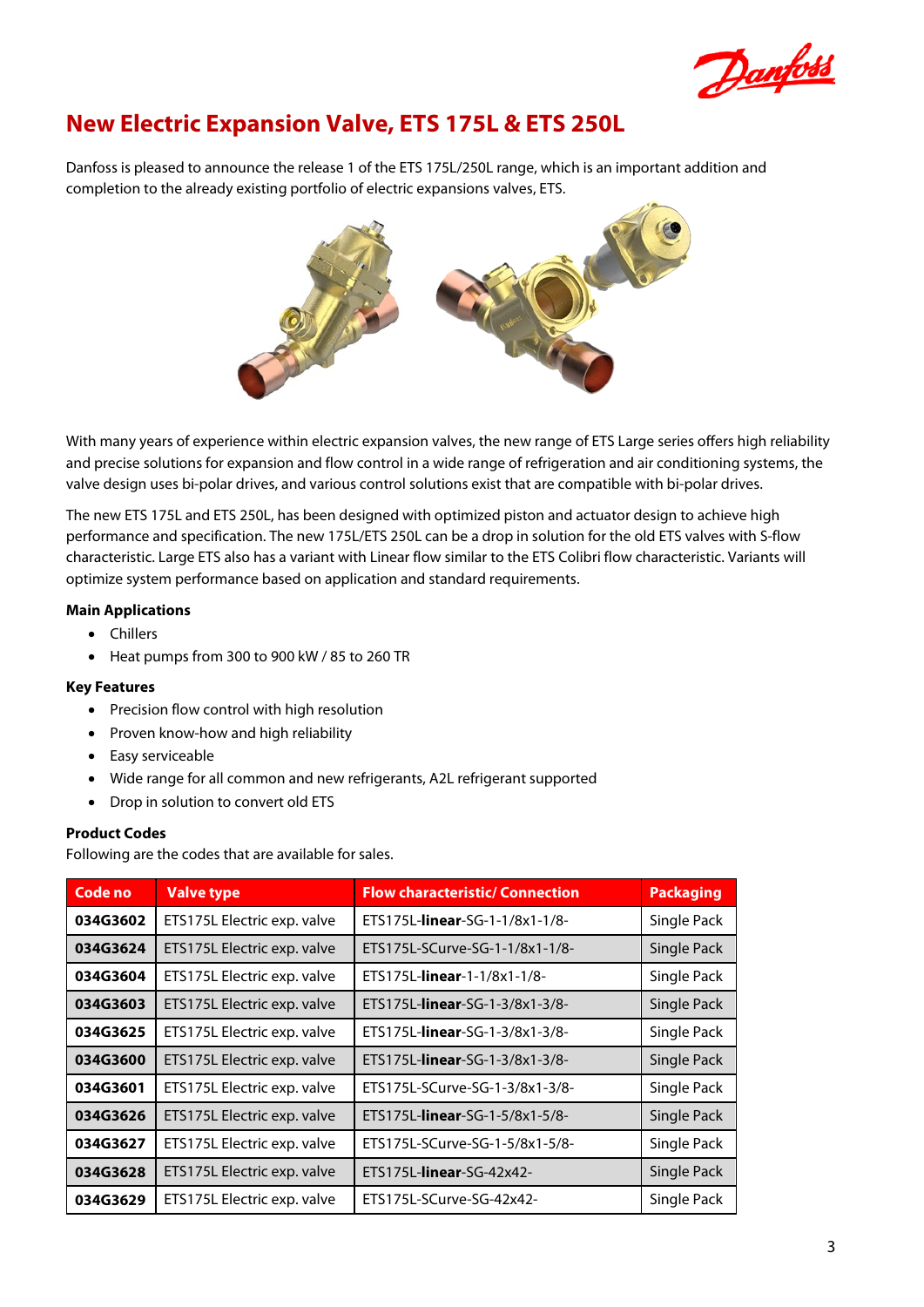

| 034G3616 | ETS250L Electric exp. valve | ETS250L-Linear-SG-1-1/8x1-1/8- | Single Pack |
|----------|-----------------------------|--------------------------------|-------------|
| 034G3617 | ETS250L Electric exp. valve | ETS250L-SCurve-SG-1-1/8x1-1/8- | Single Pack |
| 034G3607 | ETS250L Electric exp. valve | ETS250L-Linear-SG-1-3/8x1-3/8- | Single Pack |
| 034G3608 | ETS250L Electric exp. valve | FTS250L-SCurve-SG-1-3/8x1-3/8- | Single Pack |
| 034G3610 | ETS250L Electric exp. valve | ETS250L-linear-SG-1-3/8x1-3/8- | Single Pack |
| 034G3605 | ETS250L Electric exp. valve | ETS250L-Linear-SG-1-5/8x1-5/8- | Single Pack |
| 034G3609 | ETS250L Electric exp. valve | ETS250L-linear-SG-1-5/8x1-5/8- | Single Pack |
| 034G3618 | ETS250L Electric exp. valve | FTS250L-Linear-1-5/8x1-5/8-    | Single Pack |
| 034G3606 | ETS250L Electric exp. valve | ETS250L-SCurve-SG-1-5/8x1-5/8- | Single Pack |
| 034G3619 | ETS250L Electric exp. valve | ETS250L-Linear-SG-1-5/8x2-1/8- | Single Pack |
| 034G3620 | ETS250L Electric exp. valve | ETS250L-SCurve-SG-1-5/8x2-1/8- | Single Pack |
| 034G3621 | ETS250L Electric exp. valve | ETS250L-Linear-SG-42x42-       | Single Pack |
| 034G3622 | ETS250L Electric exp. valve | ETS250L-SCurve-SG-42x42-       | Single Pack |
| 034G3611 | ETS250L Electric exp. valve | ETS250L-Linear-42x42-          | Single Pack |
| 034G3623 | ETS250L Electric exp. valve | FTS250L-SCurve-SG-42x42-       | Single Pack |

# <span id="page-3-0"></span>**Product Launch of EKF 1A and EKF 2A Stepper Valve Driver**



We are pleased to announce the release of the **[EKF 1A and EKF 2A](https://assets.danfoss.com/documents/184240/AD374042119536en-000103.pdf)** Stepper Valve Driver for sale globally.

The new EKF 1A /2A is a Stepper Valve Driver that takes an analog signal from a master controller and converts to steps. Stepper Valve Driver EKF series is for use where stepper motor valves must be accurately controlled, typically in commercial air conditioning, heat pumps, commercial refrigeration, and food retailing applications. The product is intended to be used in the system where master controller maintains the control software but needs a way for driving the valve.

The EKF 1A /2A, Stepper Valve Driver is designed for Danfoss stepper motor valves in mind (i.e ETS series, ETS Colibri, ETS 5M, ETS 6, KVS, CCM/CCMT) but technically it can also be used with 3rd party valves with 3rd party controllers. For detail refer to the product specification.

#### **Features:**

- 1 valve and 2 valve variants available
- Bipolar (ETS Colibri, ETS, CCMT) and Unipolar (ETS 5M, ETS 6) valves supported
- Easy selection of Danfoss valve(s) using dip-switches No display/tools needed
- Selectable 0-10 V and 4-20 mA input reference signal
- Lost step prevention
- Backup power module can be connected i.e. EKE 2U
- DIN rail mounting
- Phoenix Connector terminals
- Digital output available for alarm/error feedback to master controller
- LEDs indicating valve movement and controller status i.e. Error/Warning
- Economical design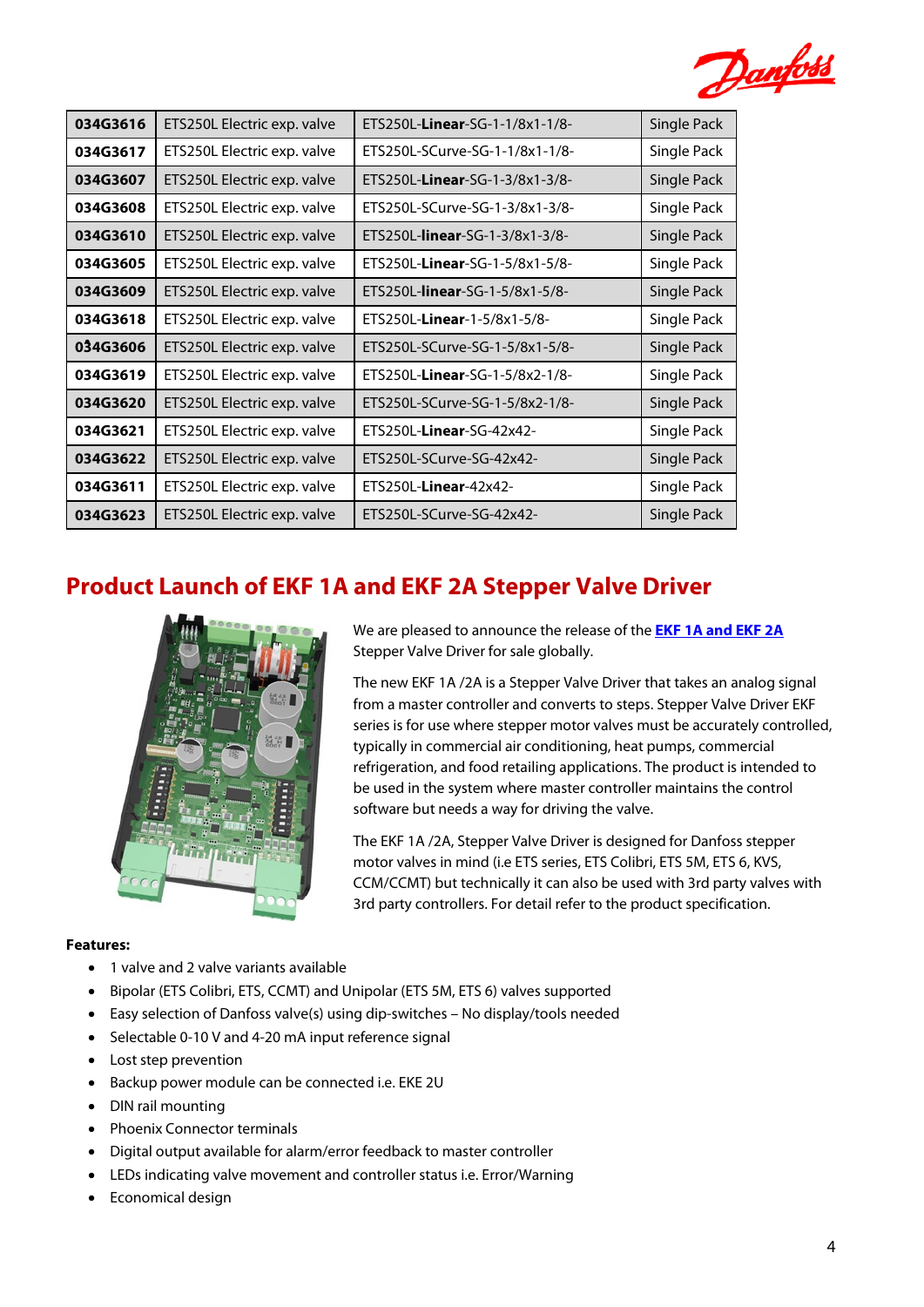

For more information, please have a look at the **data [sheet](https://assets.danfoss.com/documents/187050/AI383967949152en-000101.pdf)** or the **[Installation guide](https://assets.danfoss.com/documents/186643/AN375548103097en-000202.pdf)**. For a quick visual look, please have a look at the attached brochure and **[3D -AR View.](https://danfosscooling.github.io/Danfoss_Browser1.github.io/Assembly_EKF2A_080G5035_AR/)**

Contact your local Danfoss team to update any outstanding stepper valve driver quotes to the new EKF Series. Additionally, we will work with you to find a proper selection of driver type, EEV valve, and accessories to ensure that you are able to take advantage of all the benefits the new EKF stepper driver in combination with package solution Danfoss offers.



## <span id="page-4-0"></span>**AKS 4100/4100U - Liquid Level Sensor, Short Length 280 mm Available for R744 (CO₂) and HFC, HCFC**

The extension of the Danfoss AKS 4100 / 4100U Liquid Level Sensor program, provides additional opportunities for the product series. With a shorter length and developed for the specific medias R744 (CO<sub>2</sub>) and HFC / HCFC, the new sensor is ready to enter new applications.

The short length, 280 mm, is relevant for both contractors and OEMs due to its compactness, and the new media we have not been able to support until now.

The product will be available with or without HMI (Human Machine Interface) and in two language packs:

- Language Pack 1: English, German, French, Spanish
- Language Pack 2: English, Japanese, Chinese, Russian

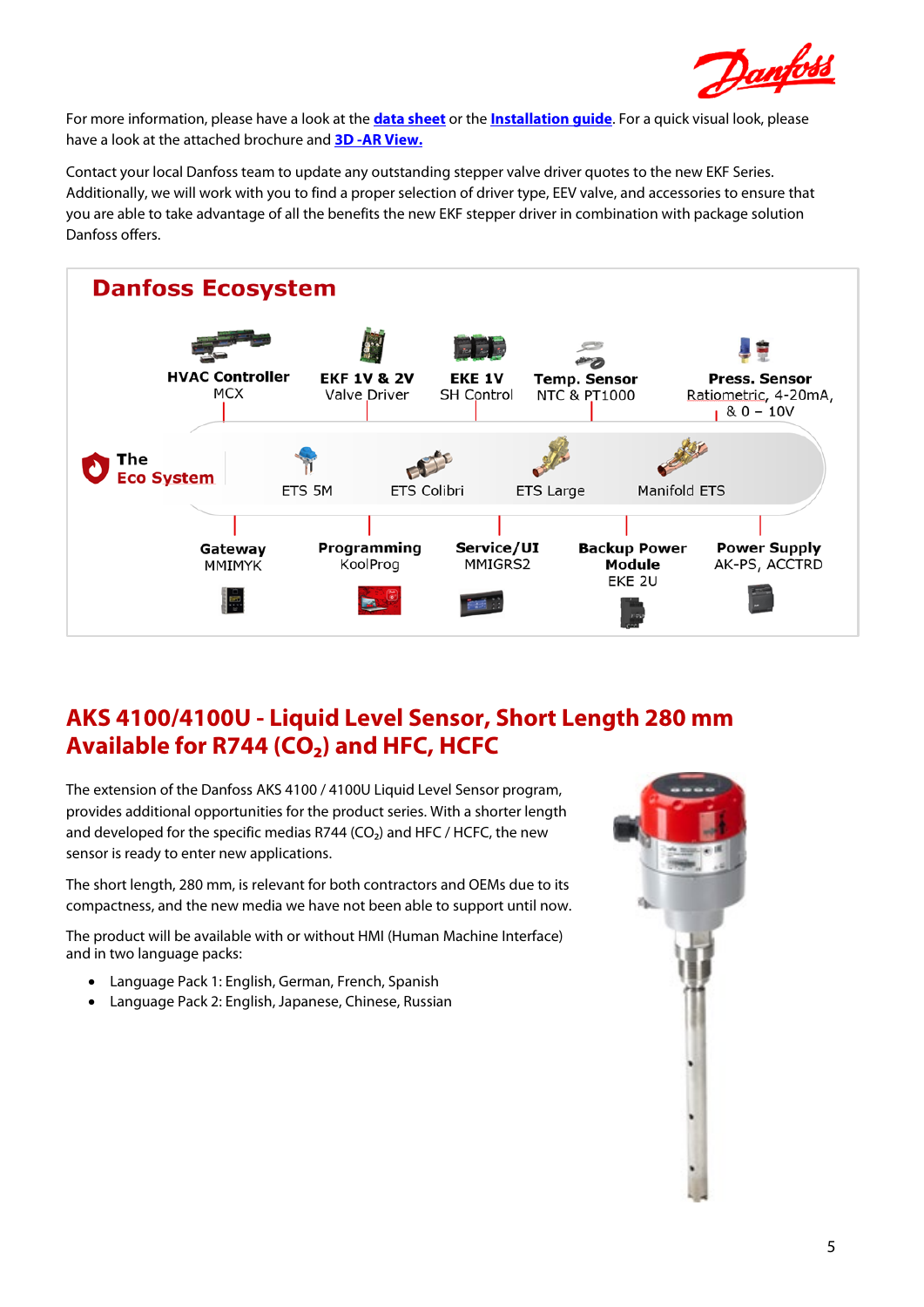

See complete list below, including spare parts:

| Code       | <b>Description</b>                                                                | <b>Refrigerant</b>                            | Language pack                                 |  |
|------------|-----------------------------------------------------------------------------------|-----------------------------------------------|-----------------------------------------------|--|
| 084H4517   | AKS 4100 Coaxial 280 mm with HMI                                                  | Ammonia                                       | English, German, French,<br>Spanish           |  |
| 084H4518   | AKS 4100 Coaxial 280 mm without HMI                                               | Ammonia                                       | N/A                                           |  |
| 084H4536   | AKS 4100U Coaxial 11 in. with HMI                                                 | Ammonia                                       | English, German, French,<br>Spanish           |  |
| 084H4567   | AKS 4100 Coaxial 280 mm with HMI                                                  | Ammonia                                       | English, Japanese, Chinese,<br><b>Russian</b> |  |
| 084H4537   | AKS4100U Coaxial 11 in. without HMI                                               | Ammonia                                       | N/A                                           |  |
| 084H4586   | AKS 4100U Coaxial 11 in. with HMI                                                 | Ammonia                                       | English, Japanese, Chinese,<br><b>Russian</b> |  |
| 084H4574 * | AKS 4100 Coaxial 280 mm without HMI                                               | CO <sub>2</sub> , R134A, R404A,<br>R410A, R22 | N/A                                           |  |
| 084H4572 * | AKS 4100 Coaxial 280 mm with HMI                                                  | CO <sub>2</sub> , R134A, R404A,<br>R410A, R22 | English, German, French,<br>Spanish           |  |
| 084H4573 * | AKS 4100 Coaxial 280 mm with HMI                                                  | CO <sub>2</sub> , R134A, R404A,<br>R410A, R22 | English, Japanese, Chinese,<br>Russian        |  |
| 084H4577*  | AKS4100U Coaxial 11 in. without HMI                                               | CO <sub>2</sub> , R134A, R404A,<br>R410A, R22 | N/A                                           |  |
| 084H4575 * | AKS 4100U Coaxial 11 in. with HMI                                                 | CO <sub>2</sub> , R134A, R404A,<br>R410A, R22 | English, German, French,<br>Spanish           |  |
| 084H4576 * | AKS 4100U Coaxial 11 in, with HMI                                                 | CO <sub>2</sub> , R134A, R404A,<br>R410A, R22 | English, Japanese, Chinese,<br><b>Russian</b> |  |
| 084H4558 * | Process connection - Spare part<br>AKS 4100 - Coaxial D22 - G1 in. - 280 mm       | CO <sub>2</sub> , R134A, R404A,<br>R410A, R22 | N/A                                           |  |
| 084H4559 * | Process connection - Spare part<br>AKS 4100U - Coaxial D22 - 3/4 in. NPT - 11 in. | CO <sub>2</sub> , R134A, R404A,<br>R410A, R22 | N/A                                           |  |
| 084H4551   | Process connection - Spare part<br>AKS 4100 - Coaxial D22 - G1 in. - 280 mm       | Ammonia                                       | N/A                                           |  |
| 084H4552   | Process connection - Spare part<br>AKS 4100U - Coaxial D22 - 34 in. NPT - 11 in.  | Ammonia                                       | N/A                                           |  |

\* New sales code numbers

With the short length variant, we have improved the dead zones. Particular in  $CO<sub>2</sub>$  the measuring range is improved compared to existing AKS 4100/4100U Coaxial D14 variants**.**

| Refrigerant          | <b>Probe</b><br>Length |                 | <b>Bottom</b><br><b>Dead Zone</b> |             | <b>Top Dead</b><br><b>Zone</b> |              |
|----------------------|------------------------|-----------------|-----------------------------------|-------------|--------------------------------|--------------|
|                      | [mm]                   | $\textsf{lin.}$ | [mm]                              | $[$ in. $]$ | [mm]                           | <b>Tin.1</b> |
| R717                 |                        |                 | 40                                | 1.6         |                                |              |
| Ammonia              |                        |                 |                                   |             |                                |              |
| R744 CO <sub>2</sub> |                        |                 | 60                                | 2.4         |                                |              |
| R134a                | 280                    | 11.0            |                                   |             | 60                             | 2.4          |
| <b>R404A</b>         |                        |                 | 50                                | 2           |                                |              |
| <b>R410A</b>         |                        |                 |                                   |             |                                |              |
| R <sub>22</sub>      |                        |                 |                                   |             |                                |              |



#### **Learn more – and get in touch**

To learn more about the new AKS 4100/AKS 4100U please contact your local Danfoss representative.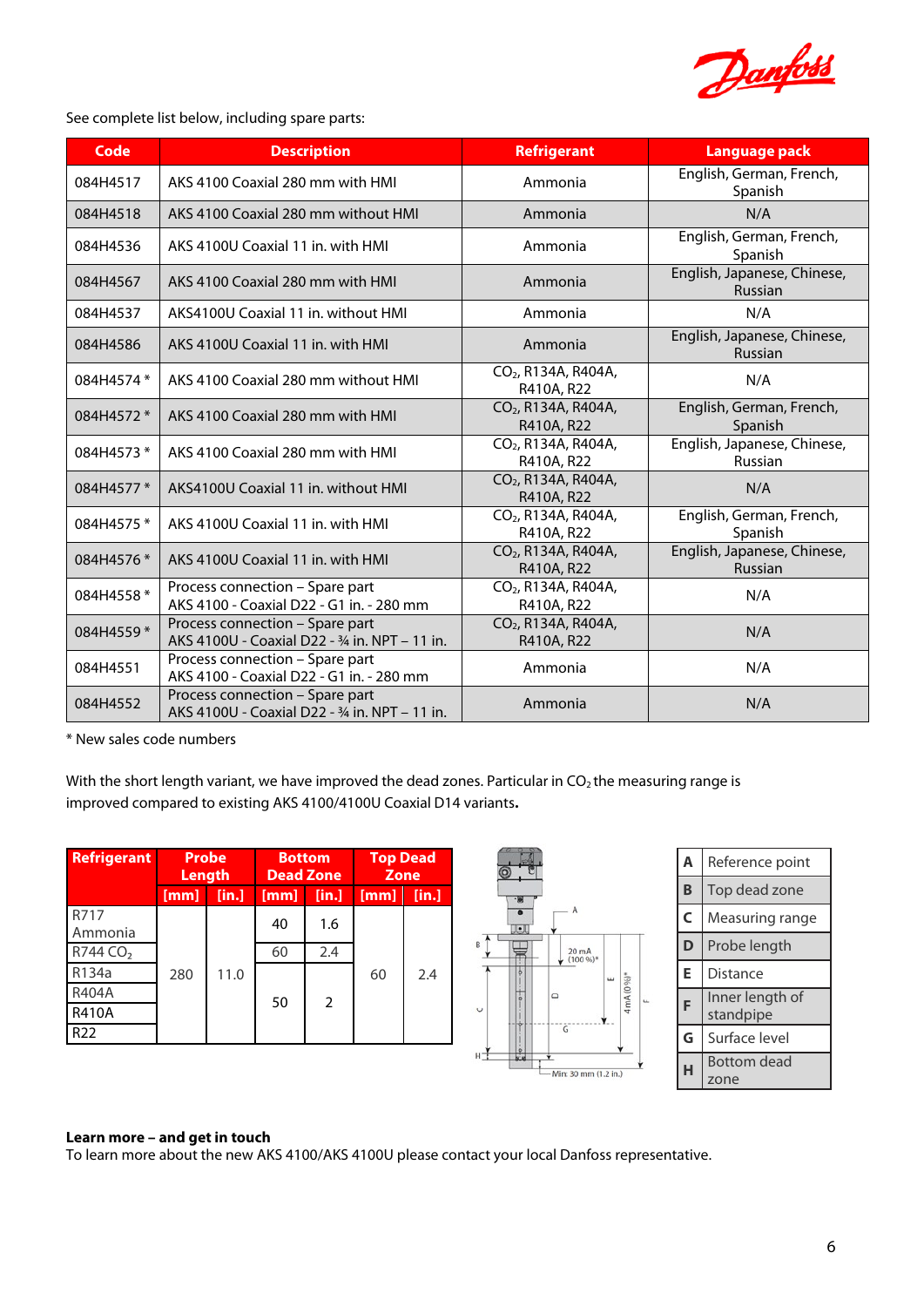



# <span id="page-6-0"></span>**KoolProg Ver 4.4: Maintenance Release Update**

We are pleased to release an update of **[KoolProg Software \(Ver. 4.4\)](http://refrigerationandairconditioning.danfoss.com/support-center/apps-and-software/koolprog/#/)**. We have completed several improvements, enhancements, and bug fixes to give you better and smoother experience working with KoolProg tool and our Danfoss range of electronic controllers. Below are some highlights of the updates made in version 4.3:

#### **Key highlights of version 4.4:**

- Supports the new EKF 1A/2A Stepper valve driver
- Clone feature, new variant support by importing CDF files and new software versions support for AK-CC55
- Existing features/functions enhancements
- General improvement and bug fixes

#### **Detailed information:**

#### **1. Supports the new EKF stepper valve driver EKF 1A and EKF 2A**

Following features of KoolProg are now supported for EKF 1A and 2A

- New controller model information import
- Offline project creation
- Import settings from controller
- Online services
- Copy to controller

#### **2. AK-CC55 new features updates**

- Clone feature implementation under "Copy to device"
- Support new controller variant and application automatically by importing CDF offline or from controller
- New software versions bundling
- Compact (084B4081) 1.91 and 2.02
- Single Coil (084B4082 & 084B4083) 1.33 and 1.53
- Multi Coil (084B4084 &084B4085)- 1.74 and 1.83

#### **3. Bug Fixes**

- EKE patch file integration (Controller reset issue in native languages)
- In-consistency in EETa firmware update
- KoolProg crash when read only type parameter file (.cbk) is saved
- SW version issue in parameter file (back up file) when .erc file format opened and saved under new file name with .erc file format.
- ERC 111A relay status plotting issue under online services
- ERC 111A Button configuration parameters default settings correction to match with controller default settings.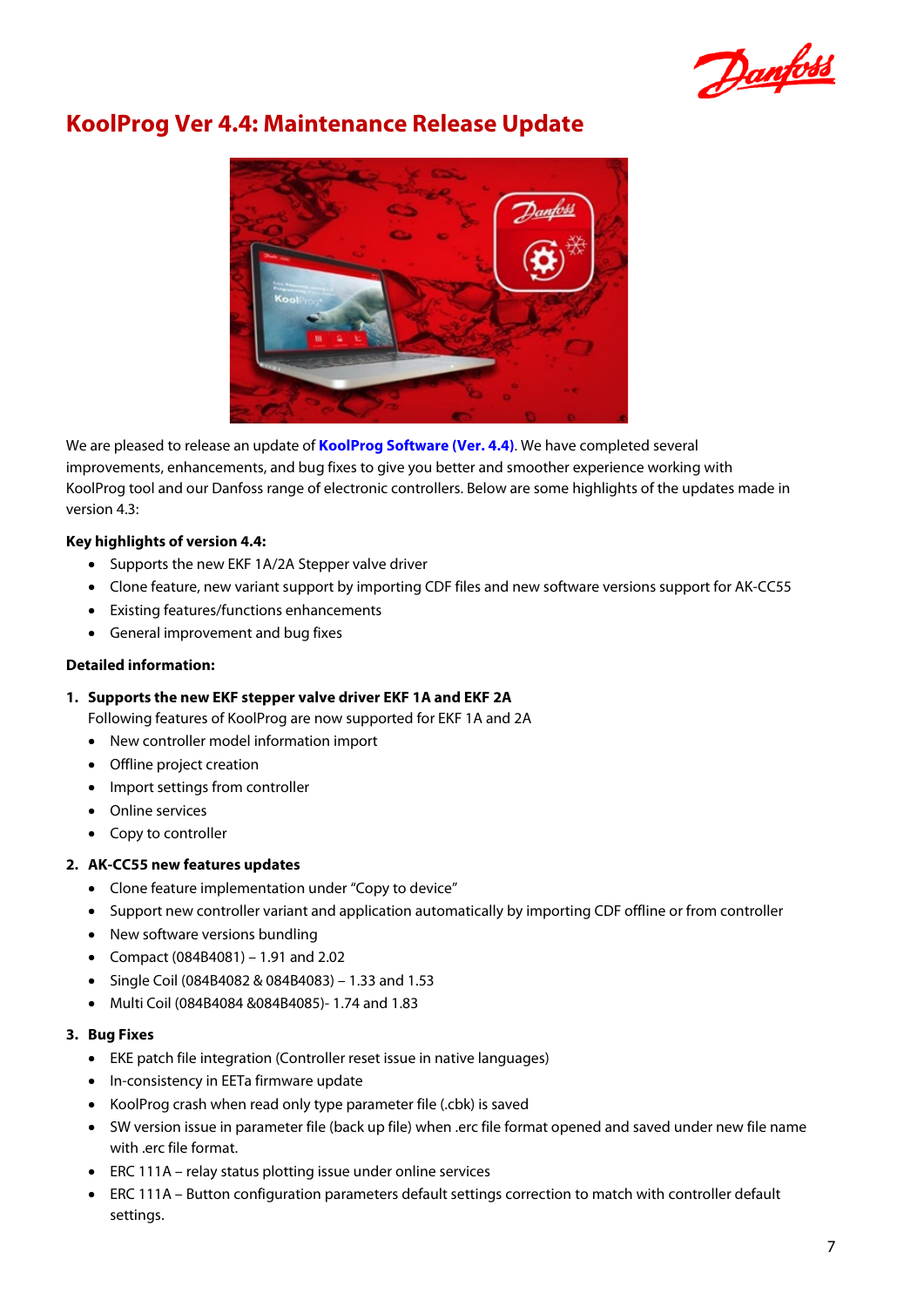

#### **4. Improvements:**

- Controller connection speed improvement by providing an option under "Preference" window to select specific controller family
- Unknown controller support feature improvement implemented new algorithm to use most appropriate database to support unknown controller
- Standardized ERC 21x offline project UI with another controller family
- 080G3423 code number added as standard code number with offline project creation support

The new version of KoolProg is now available for **[download.](http://refrigerationandairconditioning.danfoss.com/support-center/apps-and-software/koolprog/#/)**

We hope that you will like the experience of working with this new version of KoolProg. For any queries, please reach out to your Danfoss Sales Contact.

# <span id="page-7-0"></span>**Electronic Platform Upgrade of MBS 4510 (G1A) Pressure Sensor Series**



Following an electronics upgrade to many of the Danfoss MBS pressure sensors, MBS 4510 Flush diaphragm (G1A) will change data sheet specification – but keeping same performance as today.

The upgrade will affect MBS 4510 (G1A) and will take place as a running change starting July 2021.

The new Danfoss electronic platform is already released and proven on a series of Danfoss products.

**Accuracy specification will be updated in the data sheet from current 0,5 % FS max to the following, also for current code numbers:** 

| Pressure range [bar] |                              | <b>Accuracy FS max</b> |  |  |
|----------------------|------------------------------|------------------------|--|--|
|                      | $-0.25 - 0.50 - 0.00 - 4.00$ | $\leq \pm 1.0\%$       |  |  |
|                      | $0.00 - 4.00 - 0.00 - 25.00$ | $\leq \pm 0.8\%$       |  |  |

- There is limited need to adjust zero and span via sensor such calibration is mainly done on controller level.
- Accuracy performance at 20°C will be the same or better than today the change of specification to 0,8 %/1 % FS max. is due to a production upgrade with a shop floor control system for improved data setup and will ensure quality measurements in production to provide same, repeated quality performance. The upgrade of electronics to digital calibration enables improved accuracy over a broader temperature range.
- The sensor signal behavior over the sensor calibrated pressure range and the sensor function will not change.

#### **Product types name change:**

From MBS 4510 to MBS 4010. Code numbers will stay the same.